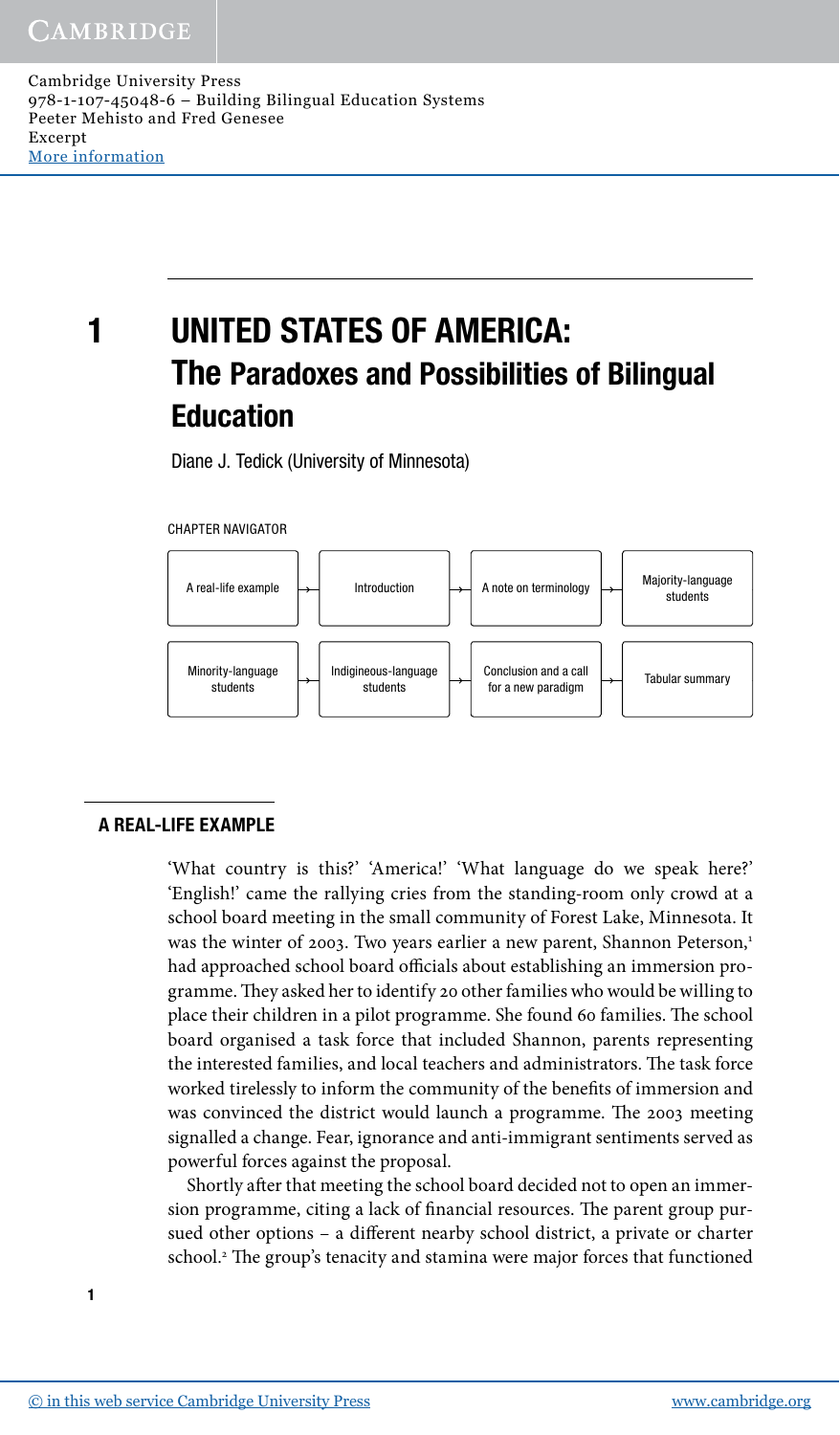### $\overline{\mathbf{c}}$ Diane J. Tedick

as effective counterweights to the obstacles they faced. They eventually established a charter school once the Minnesota Department of Education agreed to authorise them.3 Lakes International Language Academy (LILA), an early total foreign language immersion programme (100% immersion in early grades) with an International Baccalaureate Primary Years Programme curriculum, was launched in September of that same year. LILA opened its doors to 177 children with two Spanish immersion classes each in kindergarten, first and second grade (ages 5–7), as well as third- and fourth-grade classes that received enhanced Spanish-as-a-foreign-language instruction. The latter was phased out as the immersion programme grew. LILA's new director Cam Hedlund had spent years in the community as a principal and was highly trusted and respected, and LILA benefited from his political capital.

Now, in 2014, the highly popular K–6 school serves over 700 students, offering both Spanish and Chinese immersion. The Chinese programme opened in 2011 and currently encompasses Grades K–3. A significant Foreign Language Assistance Program (FLAP) federal grant for 2006–9 provided the stability needed in the Spanish programme to try out Chinese immersion. The Spanish immersion students also study Chinese as a foreign language, and Chinese immersion students have Spanish classes.

Ironically, the school district that opposed immersion in 2003 began losing students to LILA *and* dollars (since state per-pupil funding follows the student). They turned to LILA for assistance in establishing their own immersion programmes. In 2010 the district elected to offer partial immersion (50% in English, 50% in Spanish) at its two elementary schools. The board did not wish to compete with LILA's total programme and wanted to allay parent concerns about English language development. Meanwhile, the district was instrumental in creating public, non-charter junior-high and high-school immersion continuation programmes for LILA graduates.

Important mechanisms support LILA. Initially, the Minnesota Advocates for Immersion Network (MAIN),4 a grassroots consortium of immersion educators and University of Minnesota researchers/teacher educators, as well as the Immersion Projects at the University's Center for Advanced Research on Language Acquisition (CARLA),<sup>5</sup> were particularly valuable as LILA established roots. LILA responded to parental needs and concerns by offering a pupil before- and after-school care programme, parent language classes, student summer language camps and orientation camps for incoming kindergarteners. Another beneficial mechanism is the Amity Institute (www.amity. org), which provides interns from Spanish- and Chinese-speaking countries to serve as 'language ambassadors' at LILA.

LILA is thriving, yet remains challenged by issues faced by most US immersion programmes. There is a shortage of qualified (according to state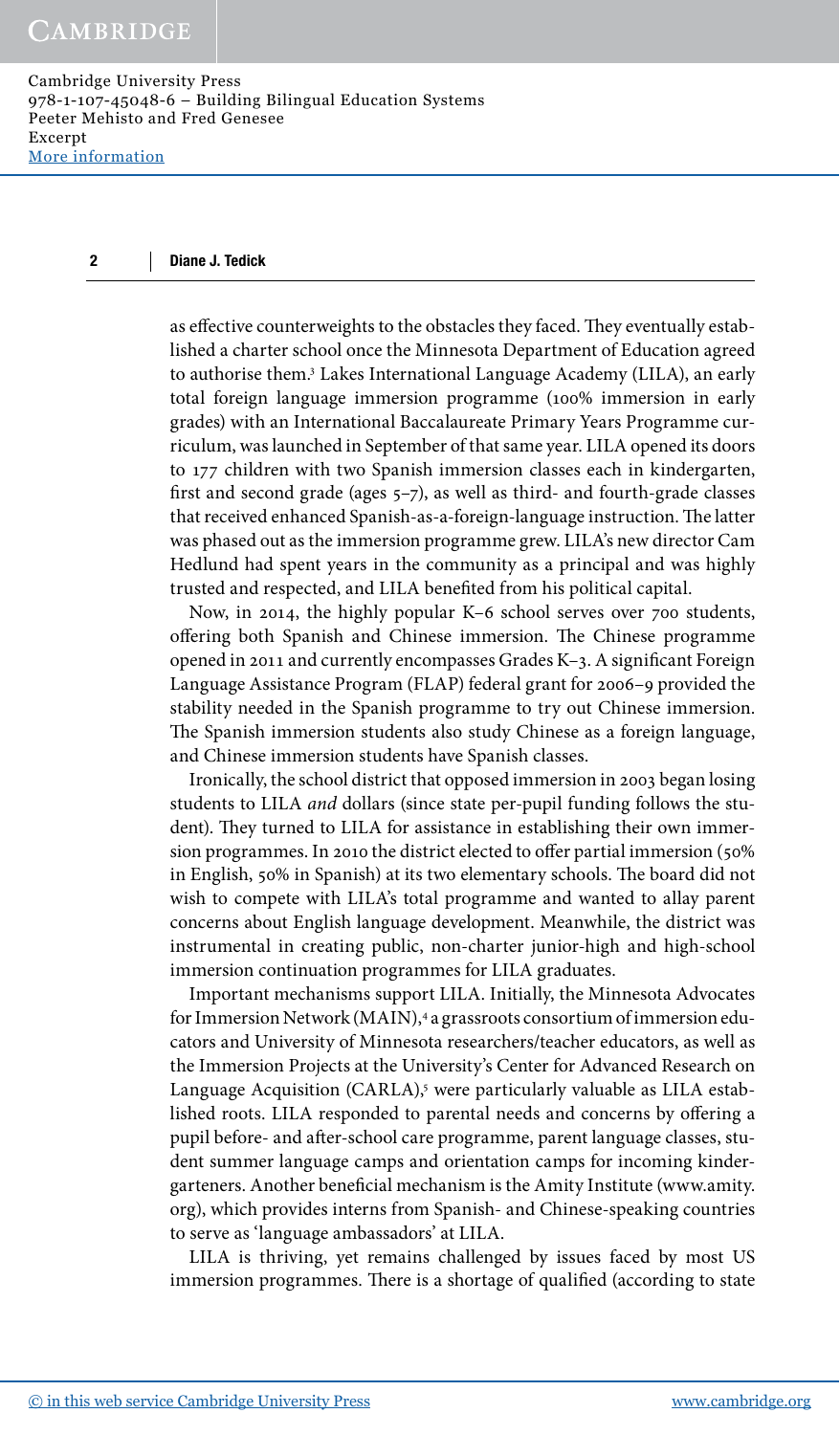licensure standards), highly proficient teachers who are prepared for immersion settings. Per-pupil funding for charter schools is lower than in regular public schools, and there are few federal and state grants to support immersion. Despite these enduring challenges, LILA is an indisputable success and serves as a model for others. This example illustrates that it is the passion, commitment and sense of mission of some indefatigable individuals who know how to use existing mechanisms and create new ones that has been the driving force in the establishment of many US immersion programmes.

# INTRODUCTION

In many ways, the US is a country of paradoxes, many of which are driven by conflicts between personal freedom and societal order – fierce independence and governmental supervision. This is also the case with bilingual education. For example, on the one hand, the US government has recognised the critical need for US citizens to speak languages other than English for well over 50 years (Jackson and Malone 2009); on the other hand, it consistently institutes policies that squander existing linguistic resources amongst heritage speakers/immigrant students. Another paradox is that despite persistent anti-immigrant sentiments and English-only agendas, the US is experiencing unprecedented growth in bilingual/immersion programmes (e.g. Eaton 2014; Maxwell 2012; Mellon 2014). Forces such as the belief in the importance of bilingualism and mechanisms such as state-level support for immersion programming serve as effective counterweights to anti-immigrant rhetoric and advocates of English-only policies.

The remainder of this chapter first discusses terminology associated with US immersion programmes. It then describes bilingual education for majority-language learners, minority-language learners and Indigenous minorities by briefly summarising their unique historical contexts and identifying current programme types. Throughout these discussions, the forces, mechanisms and counterweights that have influenced bilingual programming are examined. The chapter concludes with a call for a new paradigm that brings together advocates for all types of bilingual education in the quest to promote bi/multilingualism for all.

# A NOTE ON TERMINOLOGY

The use of the term 'bilingual education' as an umbrella term for programmes that use at least two languages as media of school-based instruction has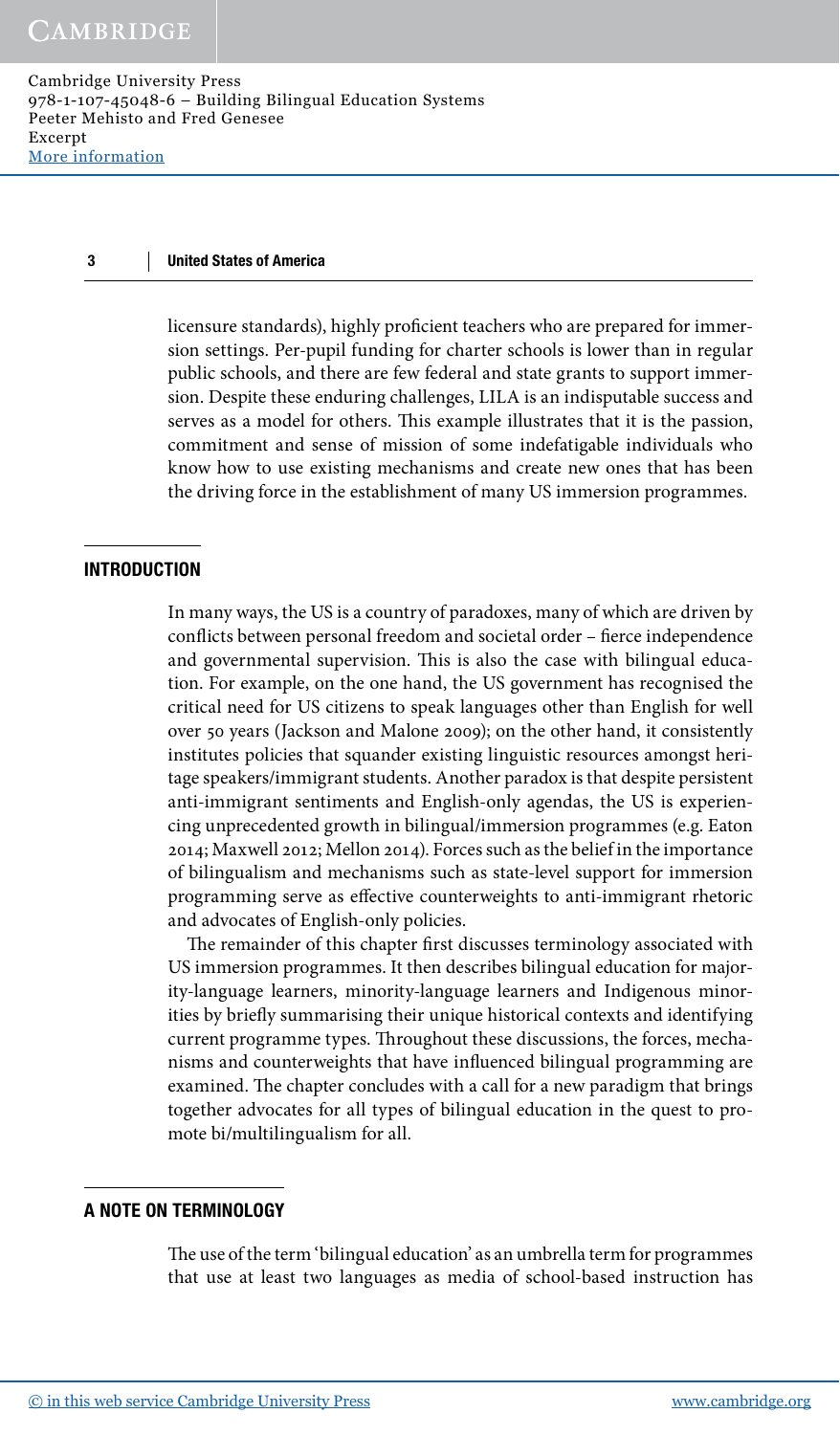become highly politicised in the US. Historically, 'bilingual education' in the US was used to refer only to programmes developed for minority-language students. As anti-bilingual education initiatives took hold in some states in the late 1990s and early 2000s, the label 'dual-language education' emerged as an alternative and more inclusive term to refer to a range of bilingual programmes serving minority- and/or majority-language students. At the same time, it is also a more restrictive term in that it refers only to additive (strong) bilingual programmes, while the term 'bilingual education', as used internationally, encompasses both weak and strong forms (Baker and Jones 1998). Additive (strong) bilingual programmes are designed to allow students to acquire a new language at no expense to their first, native language, whereas subtractive (weak) bilingual programmes do not provide for continued development and maintenance of students' first languages (Lambert 1984).

In the US, dual-language programmes aim to develop additive bilingualism and biliteracy in at least two languages, grade-level academic achievement, and inter-, cross- or multicultural competence (Christian 2011). They are subject-matter driven programmes in which a foreign, second, heritage or Indigenous language is used as the vehicle to teach academic content for 50% or more of instructional time during the Pre-K–5/6 school years and, ideally, into secondary education. They also provide for the continued development of the majority language, English.

These programmes may serve student populations that are linguistically homogeneous (e.g. students who speak English as a home language), or linguistically heterogeneous (e.g. a combination of English speakers and Spanish speakers). Howard, Olague and Rogers (2003) included four distinct additive bilingual programme models under the 'dual-language umbrella': 'developmental bilingual education' (DBE) – serving minority-language students; 'one-way' foreign language immersion (OWI) – targeting majoritylanguage speakers; 'two-way' immersion (TWI) – enrolling a linguistically heterogeneous student population; and 'heritage' or Indigenous Language Immersion (ILI) – which seeks to revitalise endangered Indigenous languages and cultures, and typically serves children with Indigenous ancestry. ILI programmes may be one-way or two-way, depending upon their student composition (with most being one-way). They have a set of challenges that differs from programmes focused on modern languages and thus should be in a category of their own (Fortune and Tedick 2008).

A challenge with terminology in the US is that often 'dual-language education' is used as a synonym for TWI education. Despite concerted efforts to promote 'dual-language education' as an inclusive, umbrella term, its use as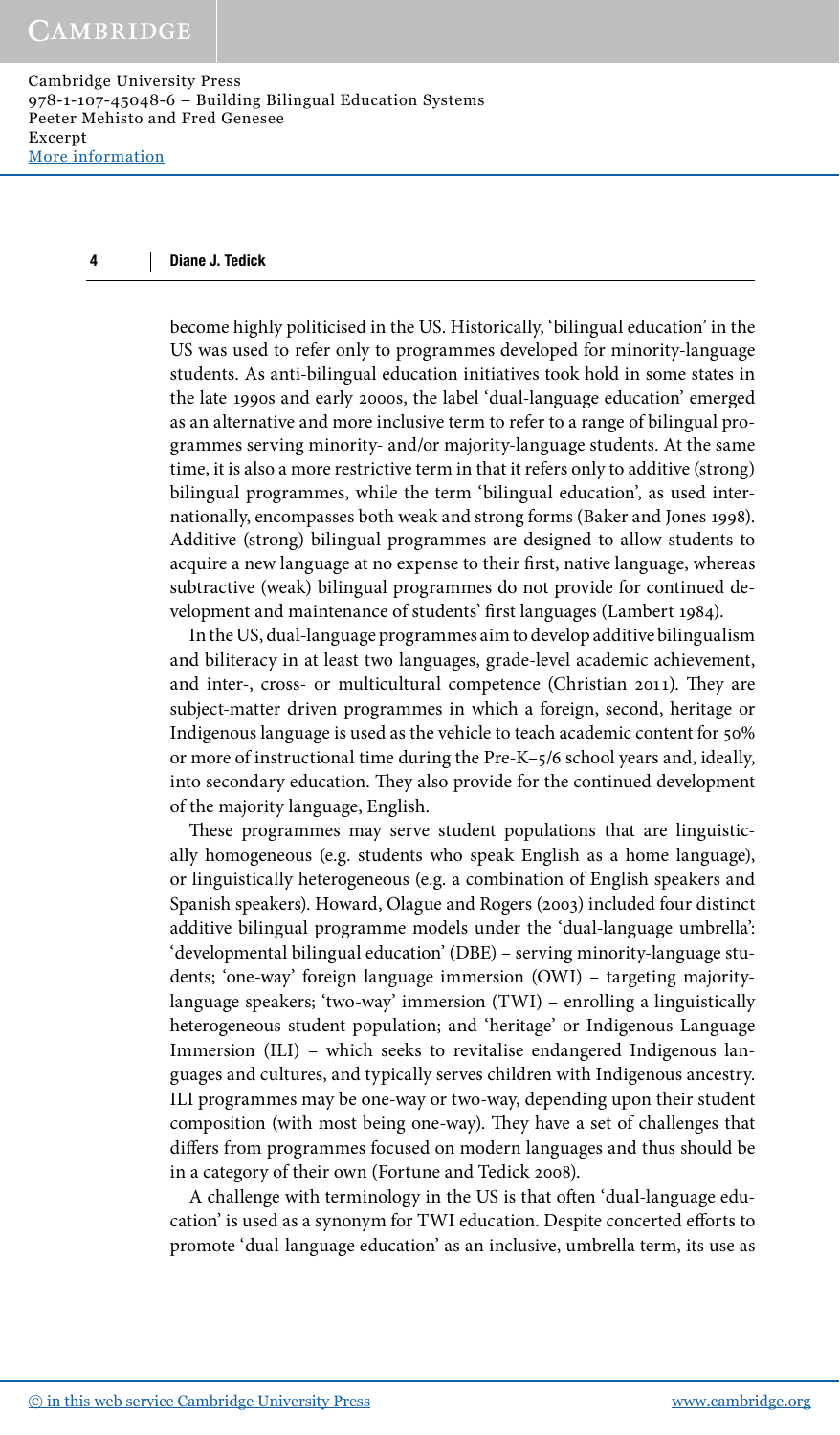an equivalent for TWI persists. Complicating matters further, 'dual immersion' is used to describe 'two-way' programmes, and 'one-way dual-language' to describe DBE (Thomas and Collier 2012). Moreover, in its state-level initiative, Utah chose 'dual-language immersion' as an umbrella term to represent both OWI and TWI (Leite and Cook, this volume). This terminological challenge inevitably causes confusion, particularly among the American public and often the media.

Because this chapter describes some weak (subtractive) forms of bilingual education and because of the confusion that surrounds 'dual-language education' as an umbrella term, the term 'bilingual education' will be utilised throughout the chapter to refer to programmes that use a minimum of two languages as media of school-based instruction for at least some of K–12 education. The different programme models described in this chapter are summarised in Table 1 (see below).

|                       | Programme                                            | <b>Student population</b>                                                                    | Goals and description                                                                                                                                                                                                                                                                                                                    |
|-----------------------|------------------------------------------------------|----------------------------------------------------------------------------------------------|------------------------------------------------------------------------------------------------------------------------------------------------------------------------------------------------------------------------------------------------------------------------------------------------------------------------------------------|
| Subtractive<br>(weak) | Structured English<br>Immersion (SEI)                | Minority-language<br>students                                                                | English language acquisition and academic achievement<br>- they intensively teach students English to prepare<br>them as quickly as possible to be mainstreamed into<br>regular English-medium education.                                                                                                                                |
|                       | Transitional Bilingual<br>Education (TBE)            | Minority-language<br>students                                                                | English language acquisition and academic achieve-<br>ment – they use the minority language for instruction as<br>a temporary bridge while students learn English so that<br>they can be mainstreamed into regular English-medium<br>education as quickly as possible.                                                                   |
| Additive<br>(strong)  | Developmental<br><b>Bilingual Education</b><br>(DBE) | Minority-language<br>students                                                                | Bilingualism, academic achievement and cross-cultural<br>competence - they maintain and develop students' L1<br>while they acquire English and use both languages for<br>instruction until at least Grade 5 or 6 (ages 11-12).                                                                                                           |
|                       | One-Way Foreign<br>Language Immersion<br>(OWI)       | Majority-language<br>students (primarily)                                                    | Bilingualism, academic achievement and cross-cultural<br>competence – they teach students through the medium<br>of a foreign language and English until at least Grade 5<br>or 6 (ages 11-12).                                                                                                                                           |
|                       | Two-Way Immersion<br>(TWI)                           | Minority-language<br>and<br>majority-language<br>students                                    | Bilingualism, academic achievement and intercultural<br>competence - they integrate 2 learner groups and<br>provide instruction through the medium of both the<br>minority language and English until at least Grade 5 or<br>6 (ages $11-12$ ).                                                                                          |
|                       | Indigenous Language<br>Immersion (ILI)               | Majority-language<br>students with<br>Native American/<br>Indigenous ancestry<br>(primarily) | Revitalisation of endangered Indigenous languages<br>and cultures and academic achievement - they use the<br>Indigenous language and English for subject-matter<br>instruction, but programmes vary in terms of the in-<br>structional time devoted to both languages. They also<br>emphasise Indigenous cultural values and traditions. |

**Table 1: US Bilingual programme models**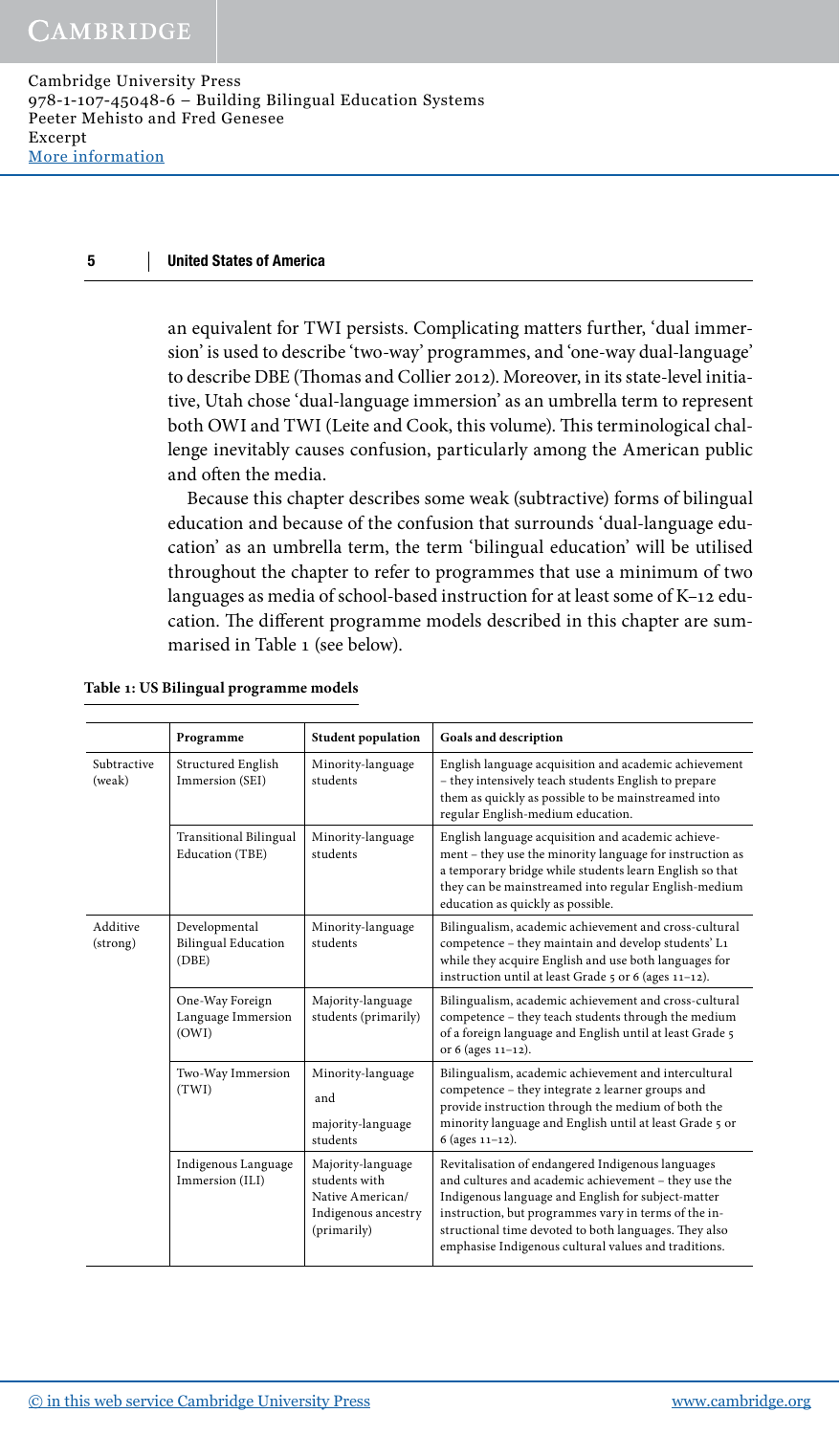### BILINGUAL/IMMERSION EDUCATION FOR MAJORITY-LANGUAGE STUDENTS

### Historical context:

In the late 1960s, Professor Russ Campbell of the University of California Los Angeles was disillusioned by the abysmal results of traditional foreign language instruction in the US. He became intrigued by the Canadian French immersion experiment in St. Lambert (see Genesee, this volume), and during visits to St. Lambert he consulted extensively with students, parents, teachers, their McGill University partners and school officials (Campbell 1984). He later convinced Culver City Unified School District in California to adopt the Canadian model and launch in 1971 the first US foreign-language (Spanish) immersion programme for majority-language students (Campbell 1984). Thus, Canada's St. Lambert programme served as a powerful example or mechanism facilitating the establishment of OWI in the US.

As positive research results from programme evaluation studies emerged in California (e.g. Campbell 1984), paralleling those reported in Canada, interest in the programme grew. By 1977, 12 US schools offered OWI and, two years later, that number nearly doubled, according to a directory maintained by the Center for Applied Linguistics (CAL).<sup>6</sup> By 1999, the number of schools offering OWI gradually increased to 280. In the 1980s, federal desegregation monies for public schools served as a mechanism to support OWI programmes. These programmes could attract students from across school districts and in that way were seen as contributing to the desegregation of highly segregated neighbourhood schools. Parents like Shannon Peterson, who believed in the power of bilingualism and its importance for their children, were another important mechanism that served to promote these programmes. Parents lobbied school district officials to offer OWI, and some moved to districts that offered this programme choice.

During the early to mid-2000s, CAL reported a nationwide drop in the number of programmes offering foreign language immersion (see n. 6). At the same time, a large-scale study also reported a significant drop in the number of US elementary schools offering foreign-language instruction from 1997 to 2008 (Pufahl and Rhodes 2011); lack of funding and teachers were two of several reasons cited for this drop. However, by the end of that decade, the tide turned.

The immersion landscape changed dramatically in 2009 when Utah passed unprecedented legislation and provided funding for immersion (see Mehisto, Introduction, and Leite and Cook, Chapter 5). This marked a shift in how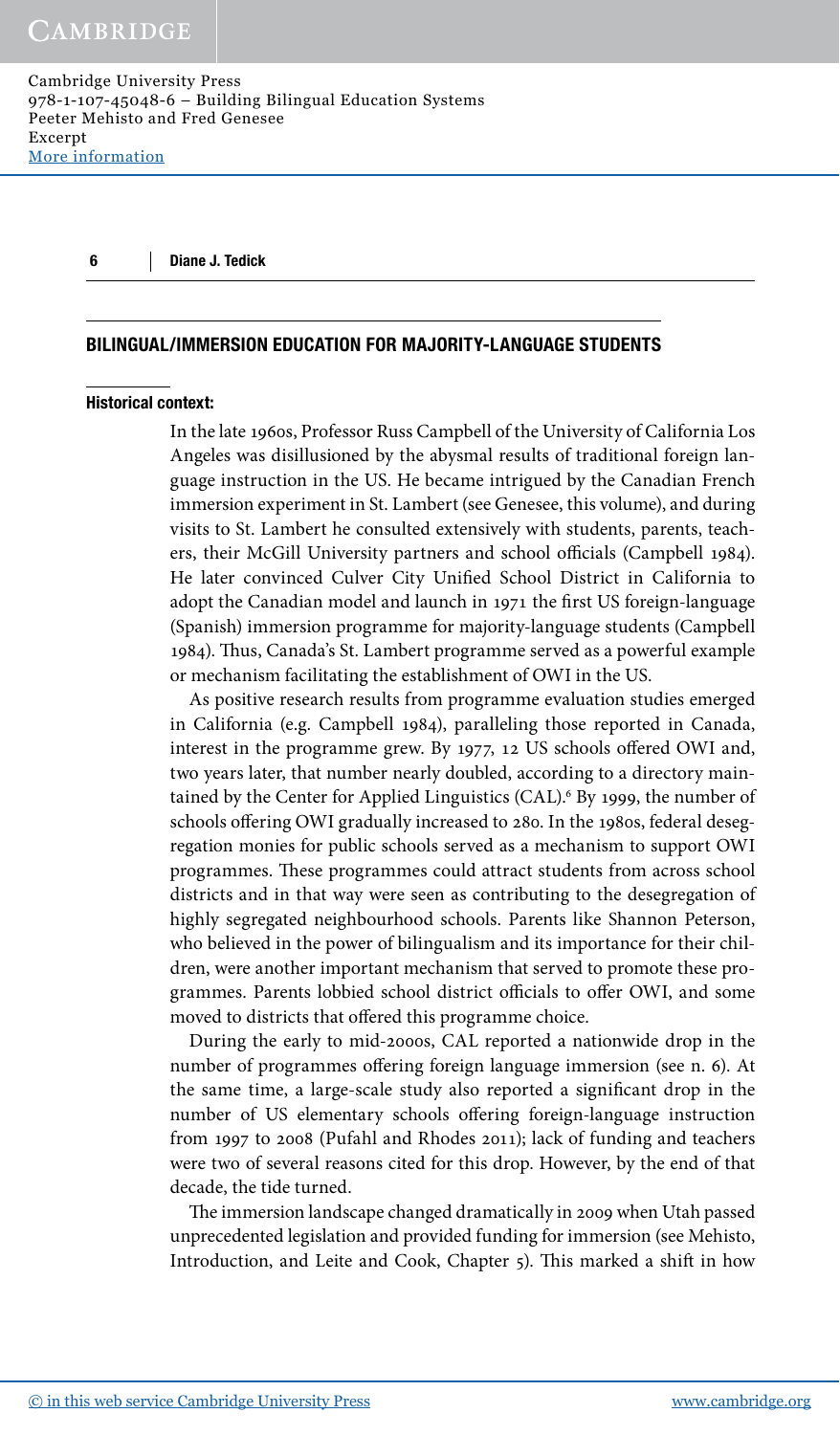programmes were established in some parts of the country – from their grassroots origins to top-down, state-level mandates. States such as Arizona, Delaware, Georgia and Wyoming have since followed Utah's lead, implementing immersion programmes with state level support (G. Roberts, personal communication, 19 March 2014). A powerful networking mechanism that has led several states to follow Utah's example is the National Council of State Supervisors of Foreign Languages (NCSSFL; www.ncssfl.org).

State-based initiatives like Utah's have received considerable positive media attention. This attention has been a strong mechanism spurring the development of immersion elsewhere and its continued growth in areas with a long history of successful immersion programming (e.g. Minnesota, Oregon). Although the actual number is quite likely much higher, the 2014 CAL Directory (see n. 6), which is based on school districts self-reporting, includes nearly 600 foreign-language immersion programmes.

# Types of immersion programmes for majority-language students:

The US offers immersion programmes in multiple modern languages (see CAL Directories). Spanish remains the most prevalent for OWI and TWI programmes, but French and Mandarin Chinese are also prominent. Chinese in particular has grown in popularity, not only because of China's expanded role in the global economy, but also because US federal funding for 'critical languages' (like Mandarin, Korean, Arabic) and monies from the Chinese government have served as strong mechanisms to support programme development.

Two main bilingual education programme types – OWI and TWI – are offered for majority-language students; the latter combines majority-language with minority-language students in the same classrooms and offers instruction in English and the minority partner language (e.g. Spanish). Each of these models has variations. The US only offers programmes of the 'early' variety – those that begin in pre-school, kindergarten, or Grade 1 – unlike Canada and other countries that also offer 'delayed' (Grade 4 start), and 'late' immersion (Grade 7 start).

*One-way 'partial' immersion education:* Partial immersion programmes offer 50% of subject-matter instruction in the second or new language (L2) and 50% in the majority language, English, from the beginning and throughout the duration of the elementary school years. Utah adopted this model (see Leite and Cook this volume) and called it '50:50' rather than 'partial' immersion because it was believed that the term 'partial' would not be interpreted favourably by parents and legislators. Since Utah's adoption of the '50:50'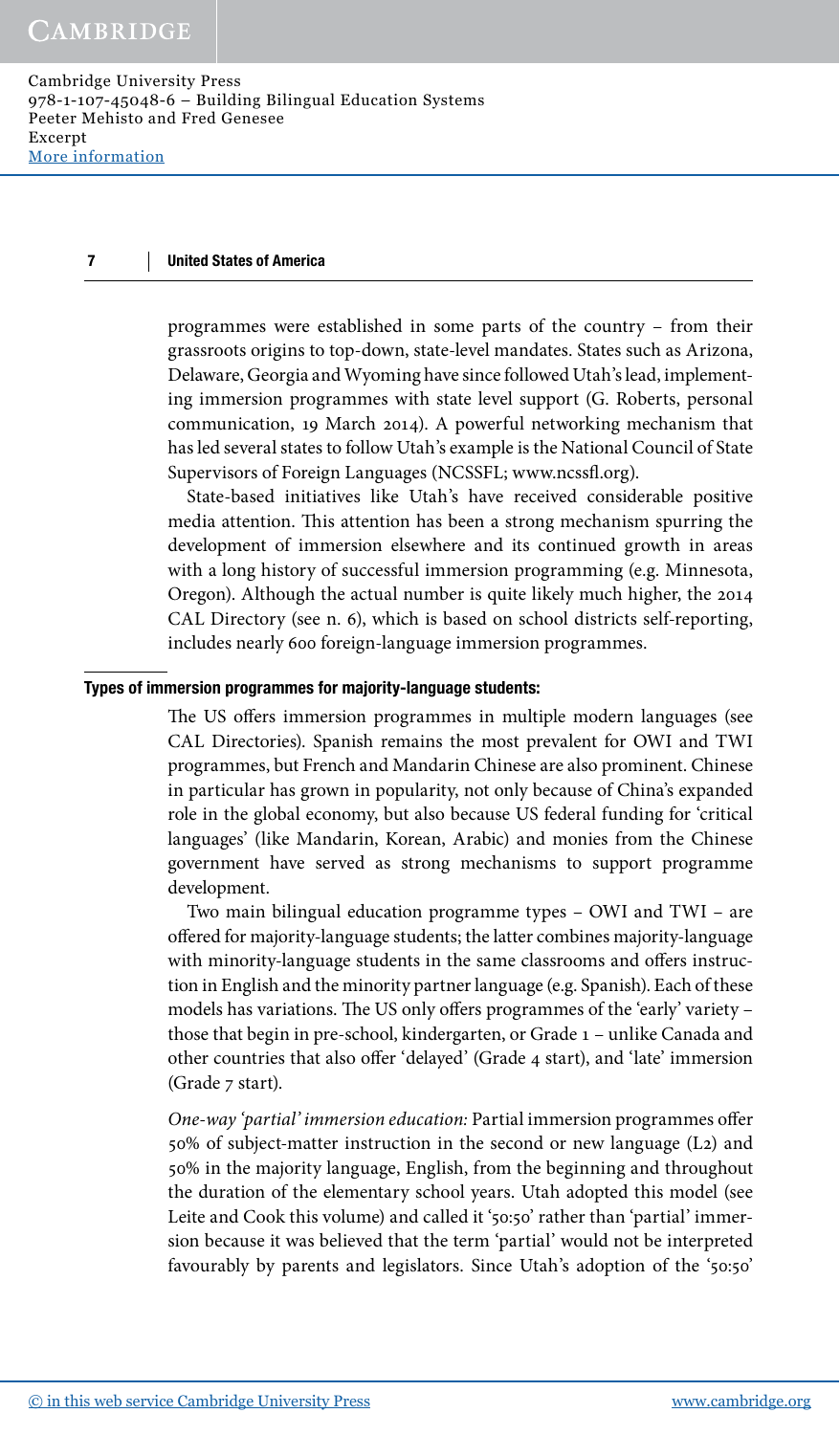descriptor, it has become increasingly common to see these programmes described as '50:50' rather than partial, although '50:50' was initially used exclusively to describe a TWI variety.

*One-way 'total' immersion education:* Total OWI programmes begin with 100% of subject-matter instruction in the L2 for the first few years. Then, about 30–45 minutes of English (L1) language arts instruction is formally introduced into the curriculum as early as Grade 2 and as late as Grade 4. More instructional time in English is gradually added each year so that by the end of elementary school (Grade  $5$  or 6, ages  $11-12$ ), students have about 50% of instructional time in each language.

*Two-way immersion education:* There are two main varieties of TWI programmes: the 50:50 and 90:10 model. The 50:50 model is parallel to partial OWI. In 90:10 programmes, 90% of instruction occurs in the minority language and 10% in English for the first years of the programme, with a gradual increase in English and decrease in the minority language as students advance in grade, until a balance is reached by upper elementary. There are also other variations such as 80:20 or 70:30. The Alicia Chacón International School in El Paso, Texas, is considered an 80:10:10 model, because all students study a third language (Chinese, German, Japanese or Russian) for 10% of the time throughout the programme; it transitions to 45:45:10 for Grades 5–8 (Calderón and Minaya-Rowe 2003). CAL lists in its self-reported TWI directory approximately 450 TWI programmes although, again, the actual number is likely much higher.7 The TWI model is discussed in more detail in the next section.

As in Canada, studies in the US have shown that majority-language students in OWI and TWI perform at or above grade-level norms on standardised tests of academic achievement administered in English (e.g., Downs-Reid 2000; Essama 2007; Lindholm-Leary 2001). Overall, majority-language students in immersion programmes display fluency and confidence when using the L2, are skilled at using communication strategies and develop high levels of comprehension in the L2 (see Genesee 2004, and Genesee and Lindholm-Leary 2013, for reviews). However, when it comes to production skills, immersion students' language lacks complexity, sociolinguistic appropriateness, grammatical accuracy and lexical precision (see Lyster 2007, for a review).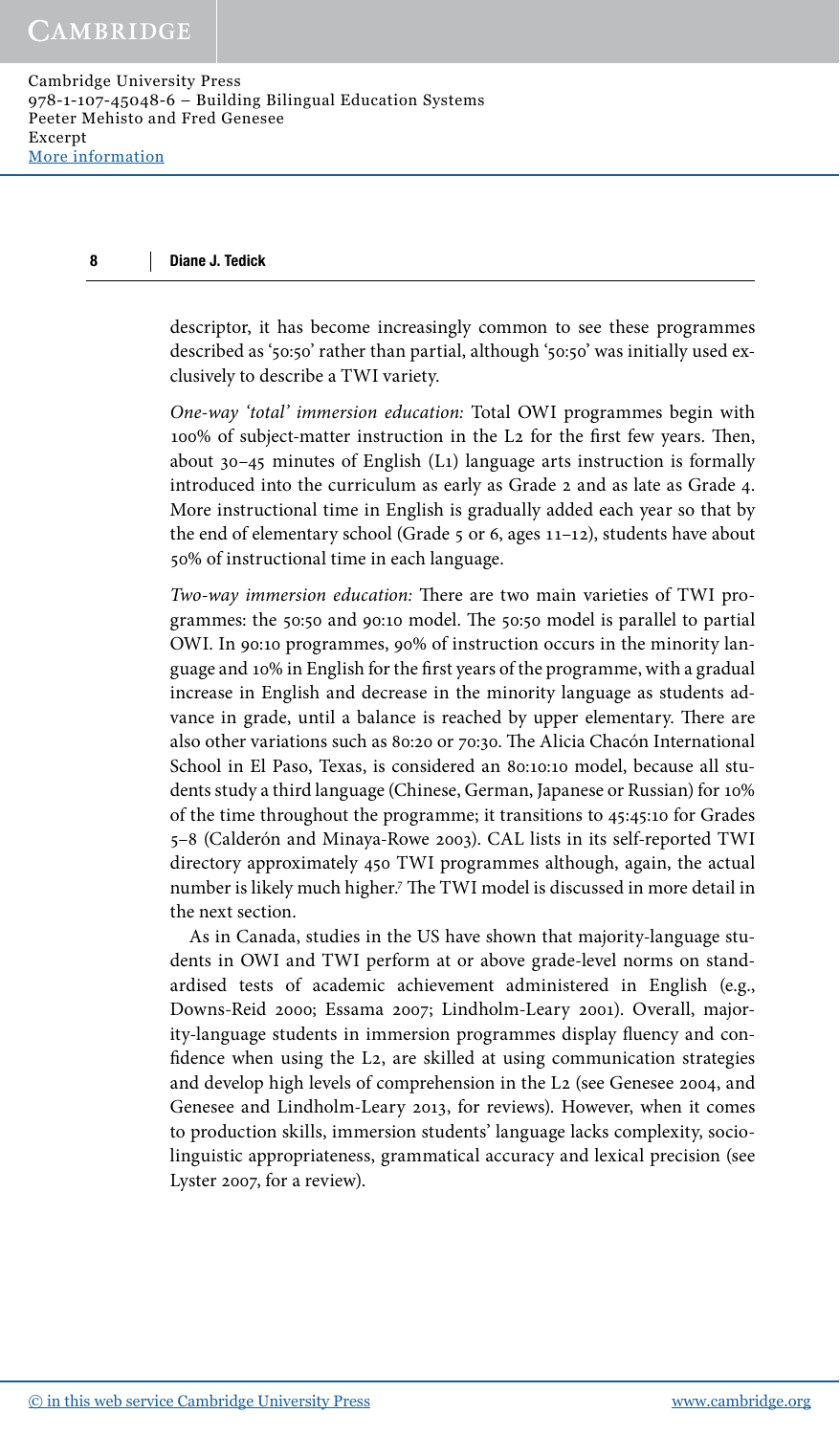# BILINGUAL/IMMERSION EDUCATION FOR MINORITY-LANGUAGE STUDENTS

# Historical context:

The historical context of bilingual education for minority-language students is much more complicated than that for majority-language students, and space limitations do not allow comprehensive coverage of it within this chapter. In a brief history of US bilingual education, Baker and Jones (1998) identify four overlapping periods – permissive, restrictive, opportunistic and dismissive. The *'*permissive period*'* took place during the eighteenth and nineteenth centuries as European immigrants arrived. At this time, linguistic diversity was widely accepted in the US, and many bilingual and even some monolingual German, Dutch and Norwegian schools existed. This permissive attitude toward languages, a force in and of itself, was shaped by other forces, such as competition for students between private and public schools during the second half of the nineteenth century, ethnic homogeneity in many areas and desires to learn English (and by extension to belong to the majority group), while simultaneously maintaining and continuing to develop mother tongues. Despite the overall positive attitudes toward languages besides English that characterised this era, Ovando (2003) stresses that this period did not actively foster bilingualism; 'rather, a policy of linguistic assimilation without coercion seemed to prevail'.

At the beginning of the twentieth century, the permissive period evolved into the 'restrictive period' as attitudes toward bilingualism and bilingual education shifted dramatically. The restrictive period continued through to the 1960s and, arguably, many of its underlying forces persist today. An influx of immigrants at the turn of the century contributed to fear of foreigners and 'the call for integration, harmonization and assimilation of inmigrants, whose lack of English language and English literacy was seen as a source of social, political and economic concern' (Baker and Jones 1998). 'Americanisation' emerged as a force. This was reflected in the Nationality Act of 1906, a mechanism that made English a prerequisite to naturalised citizenship. US participation in World War I led to anti-German sentiment, and the English language was perceived as a unifying force, with other languages seen as threats to Americanisation.

The launch of Sputnik by Russia in 1957 sparked concern about the quality of US education and foreign-language instruction. Such concerns were rooted in forces such as the fear of falling behind Russia and the desire for the US to be the lead nation globally. The National Defense Education Act (1958)